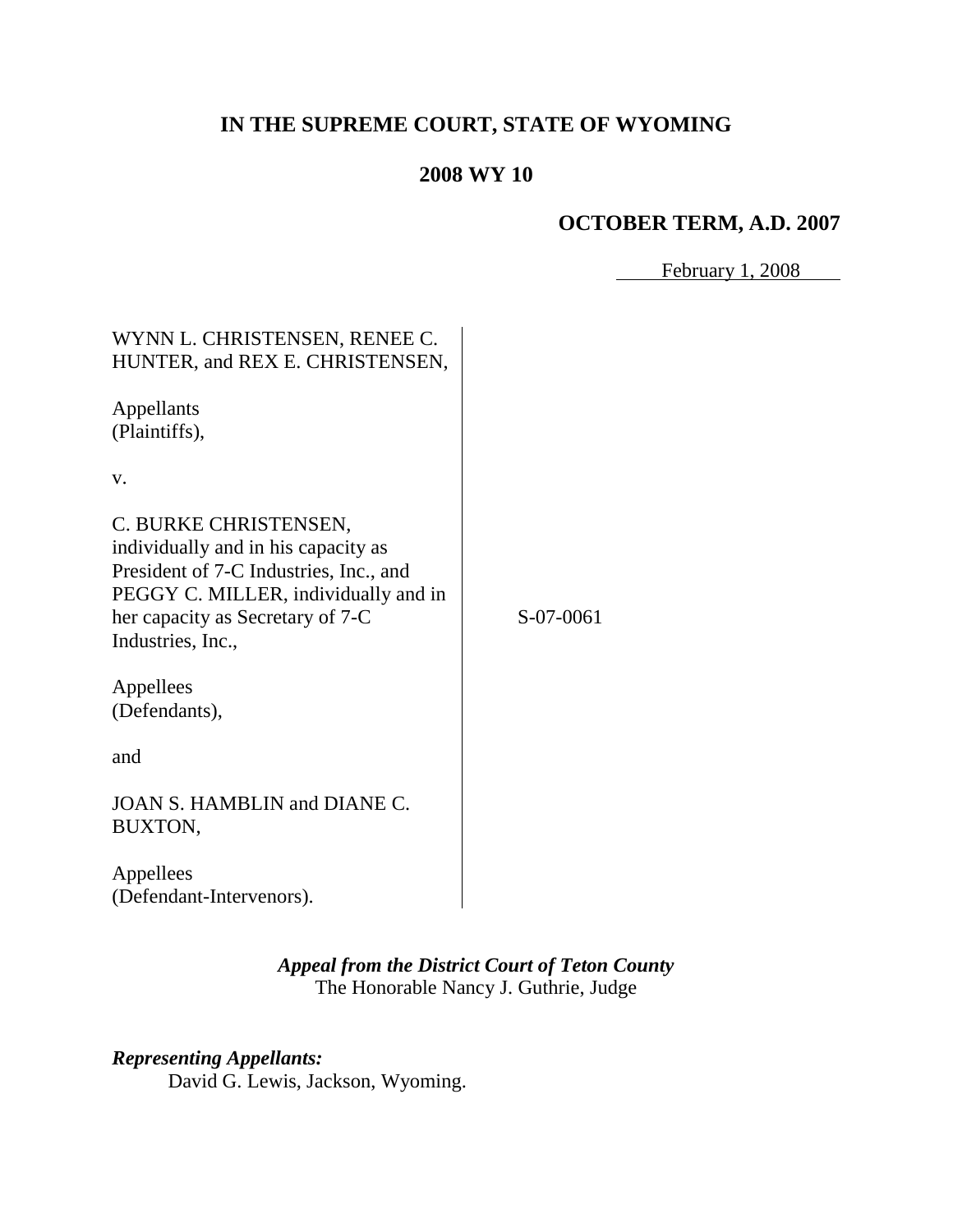#### *Representing Appellees:*

Franklin J. Falen, Brandon L. Jensen, Kathryn Brack Morrow of Budd-Falen Law Offices, LLC, Cheyenne, Wyoming. Argument by Ms. Morrow.

## **Before VOIGT, C.J., and GOLDEN, HILL, KITE, and BURKE, JJ.**

**NOTICE: This opinion is subject to formal revision before publication in Pacific Reporter Third. Readers are requested to notify the Clerk of the Supreme Court, Supreme Court Building, Cheyenne, Wyoming 82002, of typographical or other formal errors so correction may be made before final publication in the permanent volume.**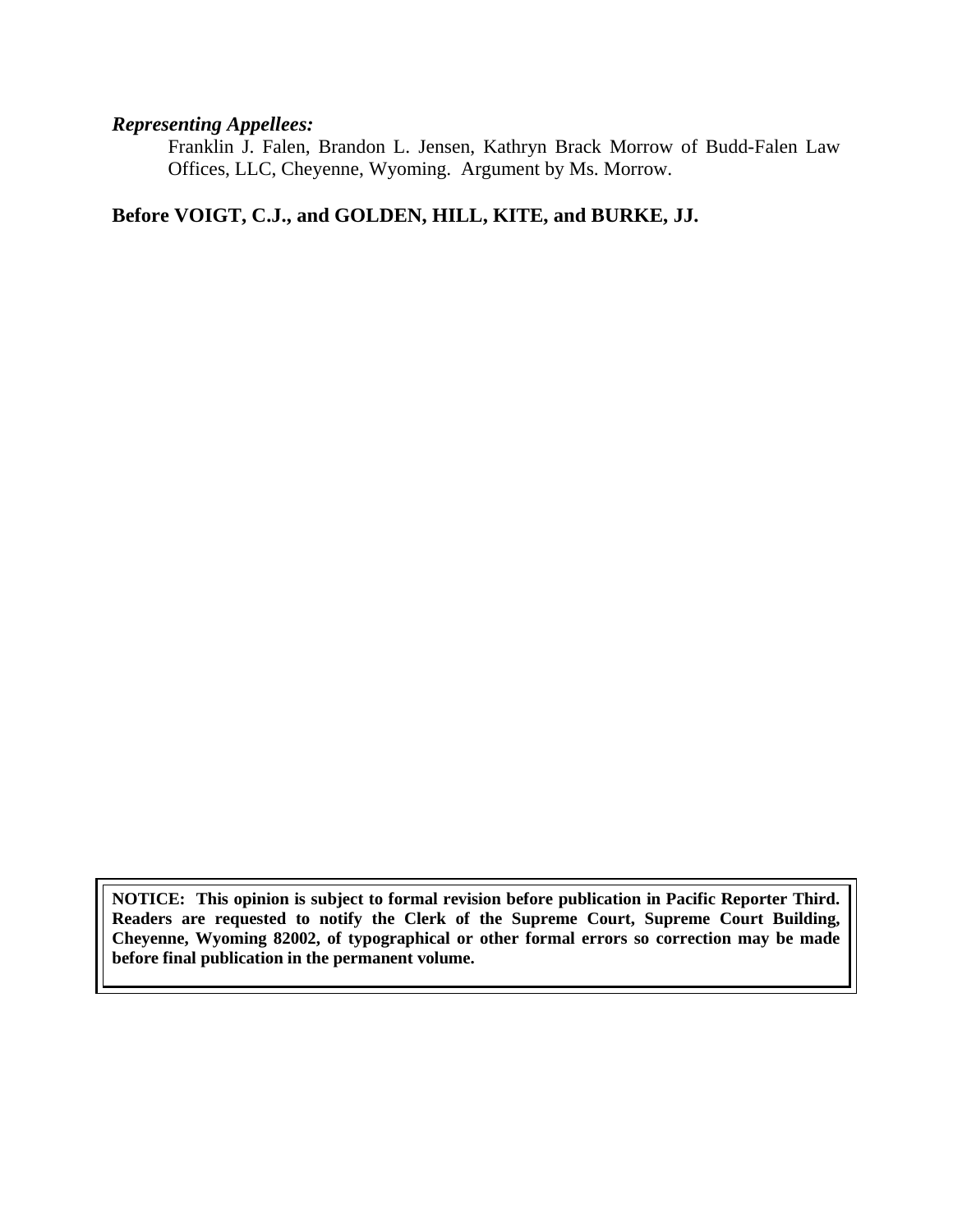#### **KITE, Justice.**

[¶1] Wynn L. Christensen, Renee C. Hunter and Rex E. Christensen (Buyers) brought an action against their siblings, C. Burke Christensen, Peggy C. Miller, Joan S. Hamblin and Diane C. Buxton (Sellers), seeking interpretation of a stock purchase agreement and enforcement of a provision of their mother's will. On cross motions for summary judgment, the district court granted Sellers summary judgment on all of the claims. The district court concluded that Sellers had acted in accordance with the terms of the stock purchase agreement in attempting to sell their shares of stock to a non-family buyer and the will provision at issue was inconsistent with the agreement and invalid. We affirm the summary judgment order as it pertains to the stock purchase agreement. We decline to consider the will provision.

#### **ISSUES**

[¶2] Buyers present the following issues for this Court's determination:

A. Whether the defendants' proposal to sell their shares of stock in 7C Industries, Inc. to the plaintiff shareholders in either January or February, 2006, was performed consistent with the requirements of the Mutual Stock Purchase Agreement executed by all the plaintiffs and defendants on February 28, 1972.

B. Whether the Mutual Stock Purchase Agreement authorized the sale of 7C shares of stock to third parties under any circumstances.

C. Whether the shares of stock received by the plaintiffs and defendants from the probate of their Mother Nola's Last Will and Testament were lawfully burdened with the transfer restrictions required by the Last Will.

#### **FACTS**

[¶3] The parties to this appeal are seven brothers and sisters who are the sole stockholders of 7-C Industries, Inc. (7-C). The primary asset of the corporation is approximately 103 acres of land located in Teton County, Wyoming. Their parents, Irvin and Nola Christensen (Irvin and Nola), now deceased, established 7-C in 1972 and jointly held a large majority of the corporate stock.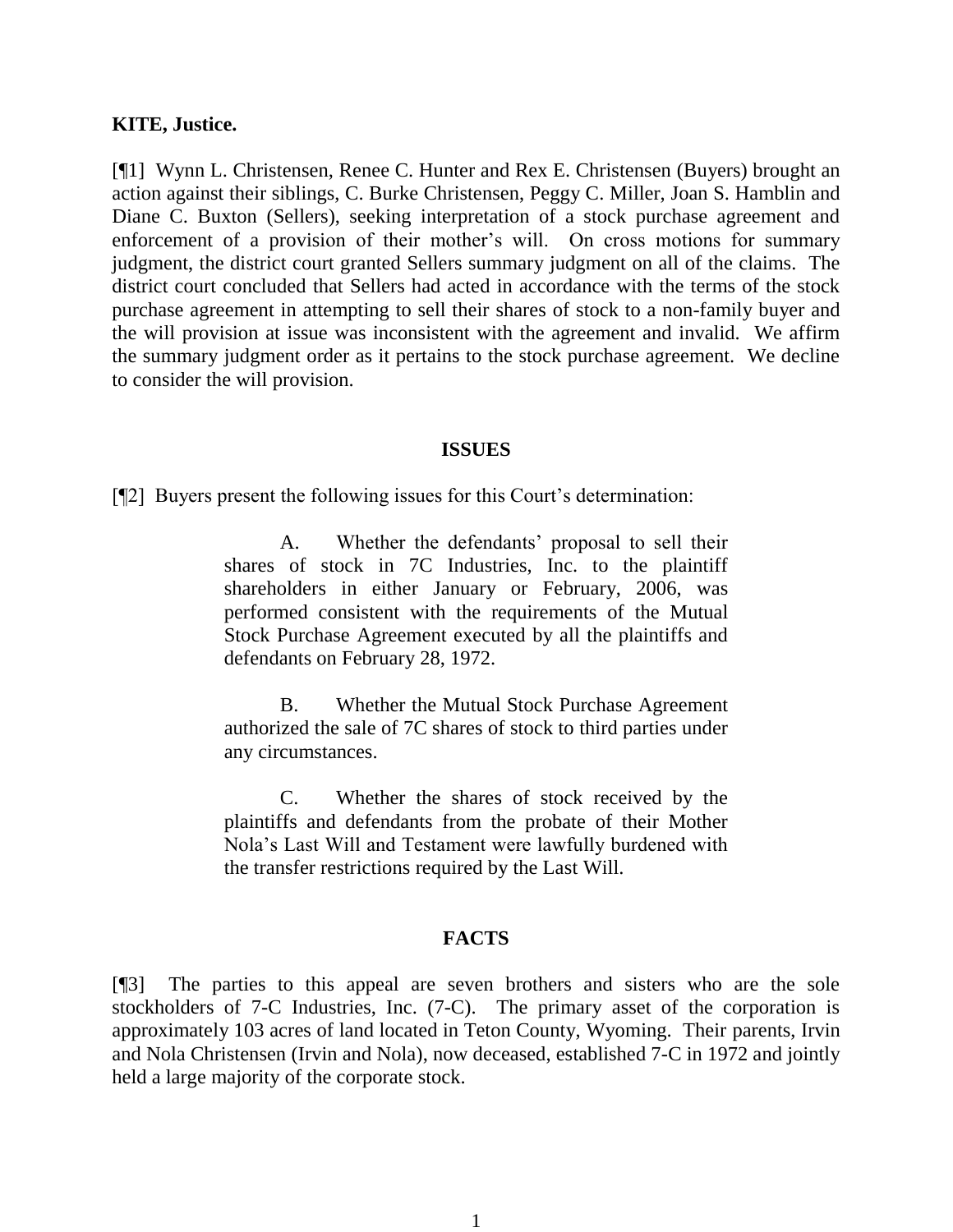[¶4] Shortly after forming 7-C, Irvin and Nola had their attorney draft the stock purchase agreement at issue in this case. They and their seven children signed the agreement in 1972. It was intended to provide for the purchase by the surviving shareholders of a shareholder's interest upon his or her death; the purchase by other shareholders of a shareholder's interest during his or her lifetime if he or she chose to sell; and a method for obtaining funds to carry out the above purchases.

[¶5] Over the years, Irvin and Nola gifted shares of the corporate stock to each of their children. In 1985, Nola died. Pursuant to her will, a substantial number of her shares passed to Irvin and 134 shares passed to each of her children. Before his death in 1998, Irvin gifted all of his shares to the seven children with the result that each of them owns a nearly equal number of shares.<sup>1</sup>

[¶6] After their father's death, relations between the siblings deteriorated. Sellers, who owned a majority of the stock, sought to resolve the problems in various ways, including dissolving the corporation, selling the land, or dividing the land among the stockholders. In 2006, they began discussions about selling their stock to an outside buyer. Each of the Sellers notified the corporate secretary and other stockholders of their desire to sell. Buyers did not respond. Six weeks later, Sellers re-extended to Buyers their offer to sell all of their 2,856.54 shares for \$3.1 million. Buyers responded with a counteroffer to purchase a portion of Sellers' shares. Sellers rejected the offer, stating that they were willing to sell all, but not a portion, of their stock.

[¶7] Following this exchange, Buyers Wynn Christensen and Renee Hunter filed a complaint against Sellers Burke Christensen and Peggy Miller for declaratory judgment, breach of contract and specific performance. They sought a ruling that they had complied with the stock purchase agreement and that Sellers breached the stock purchase agreement when they rejected Buyers' counter-offer to purchase a portion of Sellers' stock, thus requiring Sellers to transfer the stock to them. They subsequently moved to amend their complaint to add Rex Christensen as an additional plaintiff, Joan Hamblin and Diane Buxton as additional defendants and a new cause of action to enforce a provision of Nola's will restricting the sale of 7-C stock. Sellers answered the amended complaint and then filed a summary judgment motion as to all of Buyers' claims.

[¶8] In their motion, Sellers claimed the facts were undisputed that they had complied with the stock purchase agreement requirements by providing notice of their intent to sell. Buyers did not respond to the notice within the 30 days provided in the agreement, and Sellers re-extended the offer. Buyers rejected the second offer and made a counteroffer, leaving Sellers free to sell to a third party. Sellers also claimed it was undisputed that the

<sup>&</sup>lt;sup>1</sup> Five of the children own 716.8 shares. Ms. Hamblin and Rex Christensen own 708 shares, 8.8 shares less than the other children because the two traded stock for 1.5 acres of land upon which they each built a home.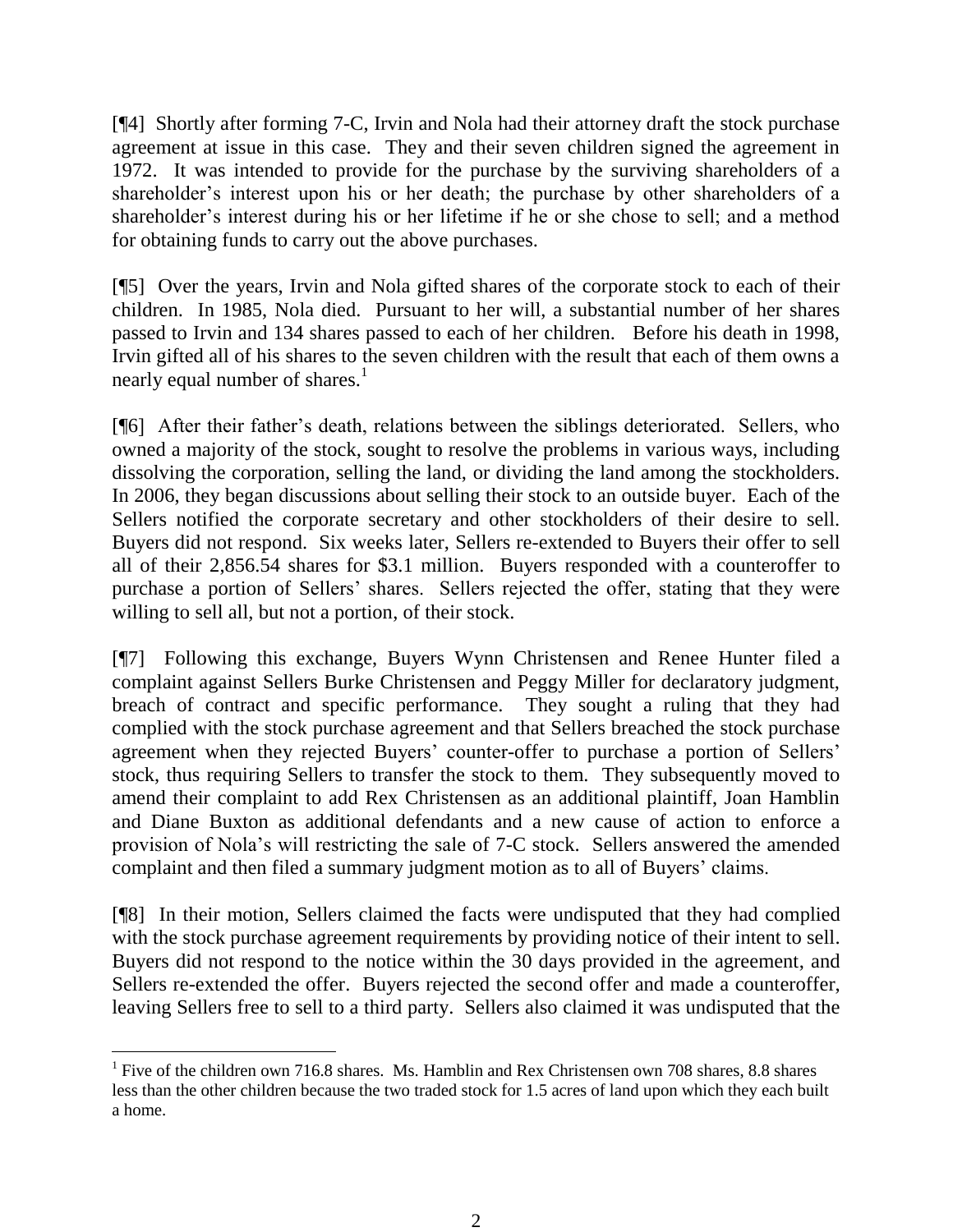provision of Nola's will purporting to restrict the sale of 7-C stock contradicted the stock purchase agreement and was, therefore, invalid. On this basis, they argued that they were entitled to judgment as a matter of law on all of Buyers' claims.

[¶9] In response to Sellers' motion, Buyers argued that the stock purchase agreement was ambiguous. They also claimed they did not have notice of the stock purchase agreement or Sellers' desire to sell and they exercised their option to purchase under the agreement within the 30 day time period. Buyers also filed a cross-motion for partial summary judgment, claiming the restrictions in Nola's will precluded Sellers as a matter of law from transferring their stock to a third party without all of the stockholders' consent.

[¶10] After a hearing, the district court granted Sellers' motion and denied Buyers' motion. The district court concluded that the pertinent provisions of the stock purchase agreement were not ambiguous and required Sellers to notify the corporate secretary and fellow stockholders of their desire to sell and to give the other stockholders 30 days to respond. On the basis of the undisputed evidence, the district court concluded Sellers complied with these requirements and Buyers did not respond within 30 days. Pursuant to the terms of the agreement, the court concluded that upon expiration of the 30 days, Sellers were permitted to sell their stock to a third party. On the basis of these findings, the district court held that Sellers were entitled to summary judgment in their favor on Buyers' claims for declaratory relief, breach of contract and specific performance. The district court further concluded that the stock transfer restriction contained in Nola's will was invalid because it conflicted with the stock purchase agreement. The district court held that Sellers were entitled to summary judgment on Buyers' claim to enforce the stock transfer restriction in the will. The district court entered an order to that effect from which Buyers timely appealed.

### **STANDARD OF REVIEW**

[¶11] When reviewing an order granting summary judgment, we consider the record *de novo*. *Hincks v. Walton Ranch Co*., 2007 WY 12, ¶ 7, 150 P.3d 669, 670 (Wyo. 2007). Our review of orders granting summary judgment is governed by W.R.C.P. 56(c), which provides in pertinent part:

> The judgment sought shall be rendered forthwith if the pleadings, depositions, answers to interrogatories, and admissions on file, together with the affidavits, if any, show that there is no genuine issue as to any material fact and that the moving party is entitled to a judgment as a matter of law.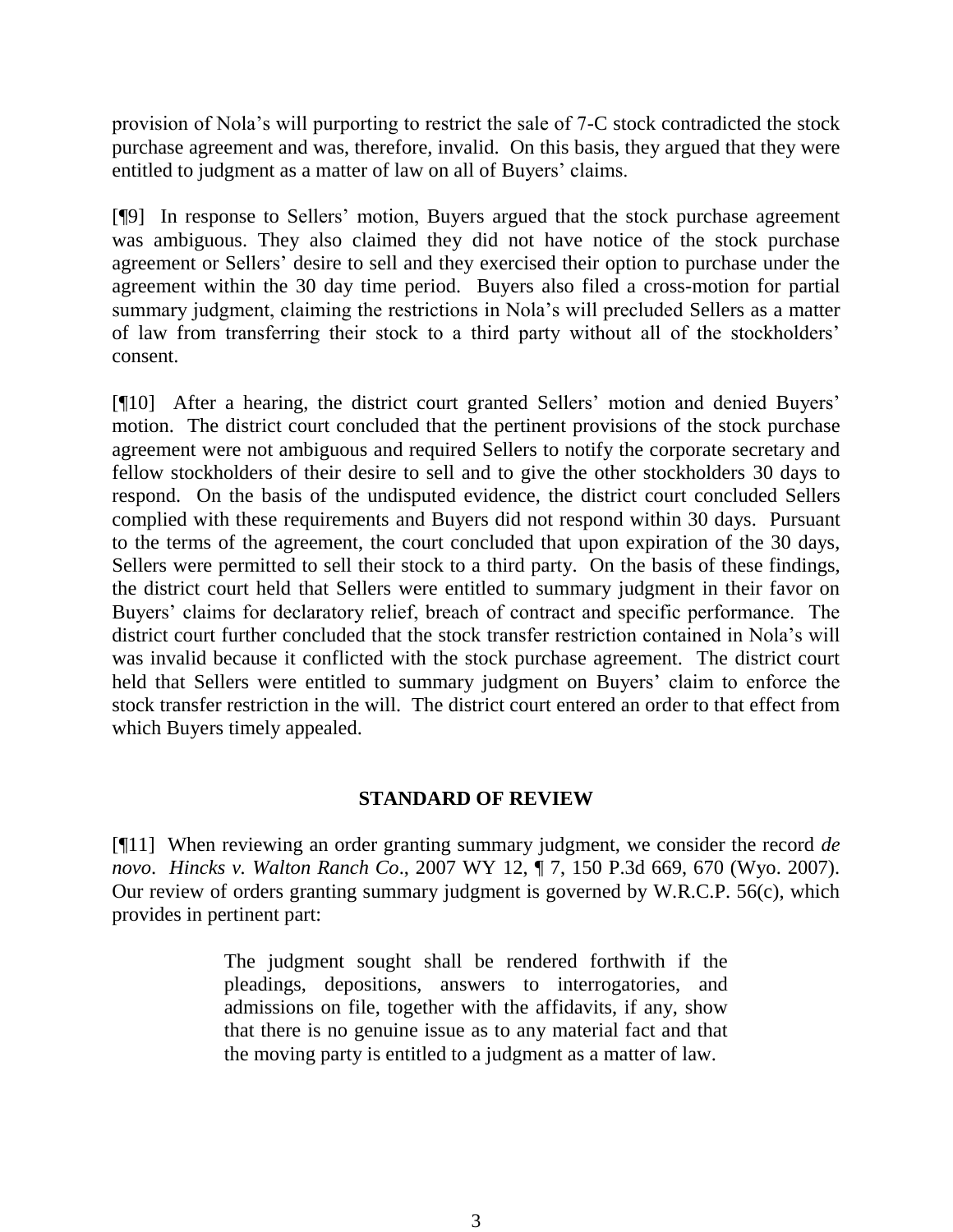We view the evidence in the light most favorable to the party opposing the motion and give that party the benefit of all favorable inferences which may be fairly drawn from the record. *Id.*, ¶ 8, 150 P.3d at 670. A genuine issue of material fact exists when a disputed fact, if proven, would have the effect of establishing or refuting an essential element of an asserted cause of action or defense. *Gillett v. White*, 2007 WY 44, ¶ 9, 153 P.3d 911, 914 (Wyo. 2007). We interpret unambiguous contracts as a matter of law. *Hincks*, ¶ 8, 150 P.3d at 670.

## **DISCUSSION**

## **1.** *The Stock Purchase Agreement*

[¶12] Buyers contend the district court misinterpreted the stock purchase agreement when it concluded that it permitted Sellers to sell their stock to a third party. Buyers assert that Article 5 of the agreement unambiguously limits the sale or transfer of stock to the seven siblings and prohibits transfer to anyone else. Sellers claim the district court correctly concluded that, as a matter of law, the stock purchase agreement permitted them to transfer their stock to a third party if Buyers did not exercise their right to purchase the stock within 30 days of receiving notice of Sellers' desire to sell.

[¶13] In considering the meaning of a contract, we focus on the parties' intent. *Cathcart v. State Farm Mut. Auto. Ins. Co*., 2005 WY 154, ¶ 18, 123 P.3d 579, 587 (Wyo. 2005). If possible, we determine their intent from the language used in the agreement. *Id*. Where the language is clear and unambiguous, we limit our inquiry to the four corners of the document, giving the words contained therein their ordinary meaning. *Id.* The parties are free to incorporate within their agreement whatever lawful terms they desire, and we are not at liberty, under the guise of judicial construction, to rewrite the agreement*. Id.* It is only when a contract is ambiguous that we construe the document by resorting to rules of construction. *Id*. A contract is ambiguous if indefiniteness of expression or double meaning obscures the parties' intent. *Id.*, ¶ 18, 123 P.3d at 588.

[¶14] One of the stated purposes of the mutual stock purchase agreement was to provide a mechanism by which the stockholders could purchase the shares of any stockholder who during his or her lifetime wished to withdraw from the company. In order to carry out that purpose, the parties agreed to the following provision:

> ARTICLE 5. If a stockholder desires to sell his stock during his lifetime, he shall give his associate stockholders and the Secretary of this corporation written notice of such desire, and the associate stockholders shall have the right to purchase such stock at any time within thirty days after such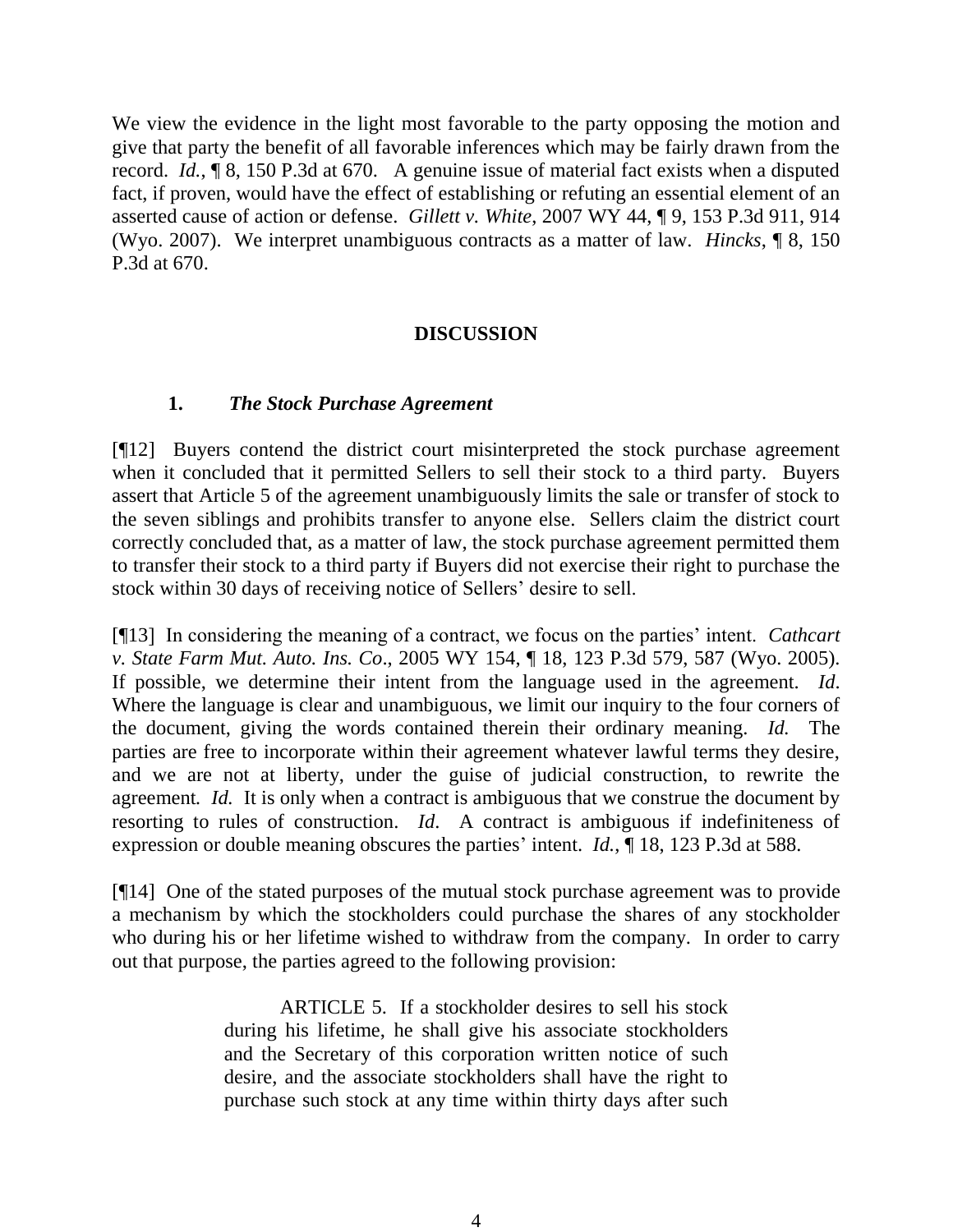notice at the price determined by Article 7. Each such associate stockholder shall have the right to purchase a proportion of such stock equal to the ratio of the number of shares owned by him to the total shares owned by the remaining associate stockholders excluding the seller, and if a stockholder is unable or unwilling to buy the proportion of stock allotted to him, the other stockholders shall have the right to buy the balance in similar ratio. Upon the consummation of purchase and payment therefore, the Secretary of the corporation shall make the transfer and issue the new certificate and retain possession of the new certificates in case of further sales.

[¶15] Considering Article 5 in the context of the entire agreement and giving the words used their plain and ordinary meaning in light of the stated purpose of the agreement, we conclude the agreement *required* any stockholder wishing to sell his stock during his lifetime to give written notice of that desire to the other stockholders and the corporate secretary. We further conclude that the other stockholders *had the right* to purchase the stock, or a proportionate share of it equal to the ratio of the number of shares they owned to the total shares owned by the other stockholders excluding the seller, within 30 days of such notice. If a particular stockholder was unable or unwilling to buy the stock or his proportionate share, the other stockholders *had the right* to purchase the balance. Contrary to Buyers' assertions, the agreement did not require the other stockholders to purchase another stockholder's shares nor did it prohibit a stockholder from selling his stock during his lifetime to a third party if, upon receipt of written notice of the desire to sell, none of the other stockholders exercised their right to purchase the stock or their proportionate share.

[¶16] We reiterate: "The parties to [a contract] are free to incorporate within [their agreement] whatever lawful terms they desire, and the courts are not at liberty, under the guise of judicial construction, to rewrite the [contract]." *Cathcart*, ¶ 18, 123 P.2d at 587. The parties to the stock purchase agreement incorporated a provision requiring a stockholder to give written notice of his desire to sell and giving the other stockholders the right to purchase the stock. The parties to the stock purchase agreement did not incorporate a provision prohibiting a stockholder from selling his stock to a third party if none of the other stockholders exercised their right of purchase within 30 days after written notice of the desired sale. Construing the stock purchase agreement as incorporating such a prohibition would constitute re-writing the contract to add language not included by the parties. We limit our review to the four corners of the agreement as a whole, in light of all the language used and the intent of the parties at the time they entered into the agreement, and conclude the agreement gave the other stockholders a right of first refusal in the event one stockholder decided to sell. Nowhere, however, did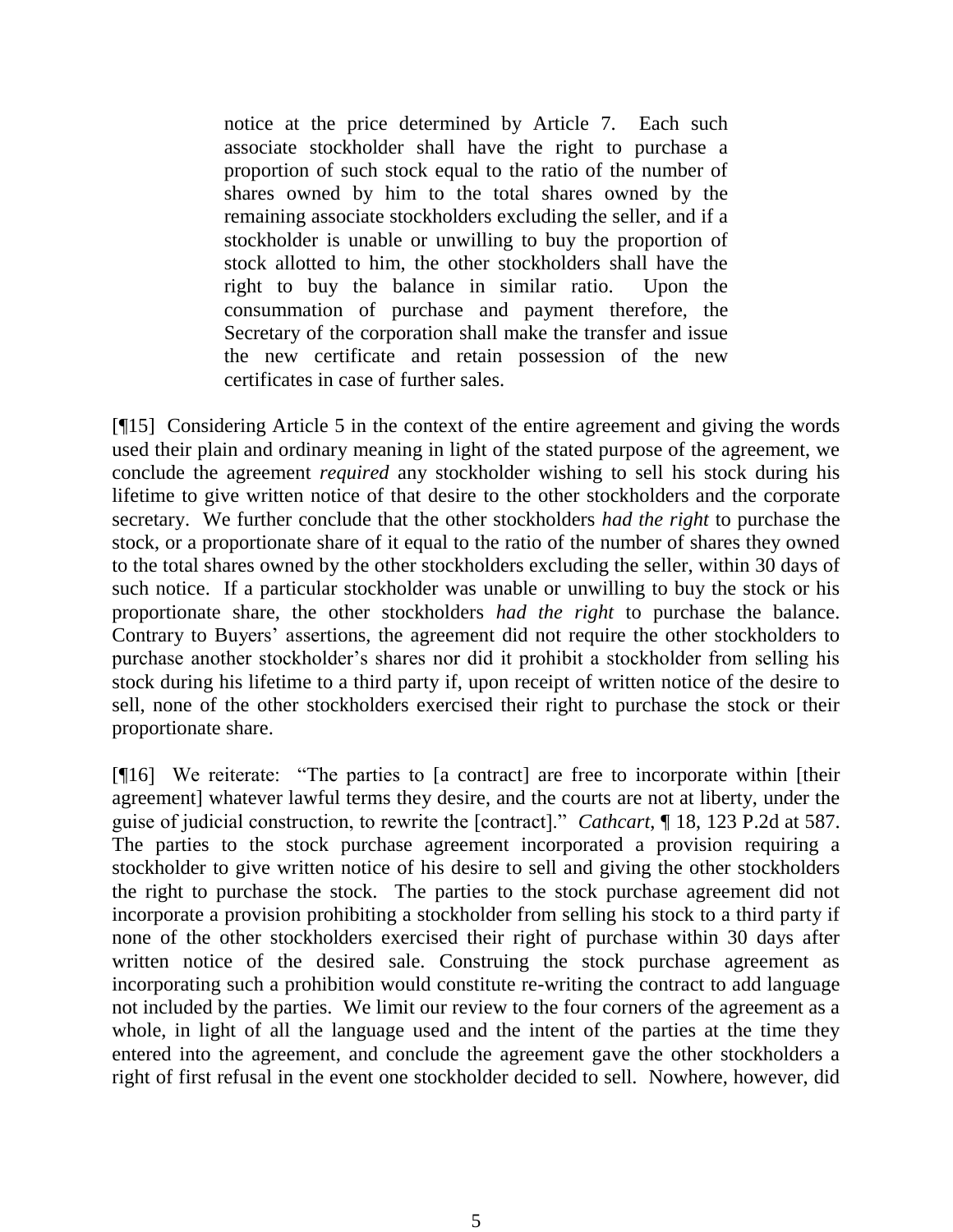the agreement prohibit a stockholder from selling to a third party or provide that a stockholder could *only* sell to one of the other stockholders.

[¶17] Our conclusion in this regard is supported not only by the plain language of Article 5 but also by Article 2, which provided:

> ARTICLE 2. Upon the death of each stockholder the survivor and ultimately the sole survivor *shall purchase* and the estate of the decedent *shall sell* the stock interest now owned or hereafter acquired by the stockholder who dies. The purchase or sale price of such stock shall be determined in accordance with the provisions of Article 7 of this agreement. A surviving stockholder shall purchase that portion of stock owned by the deceased represented by the ratio of the number of shares owned by such survivor to those owned by all the survivors. (emphasis added)

In contrast to the language of Article 5, Article 2 clearly requires the other stockholders to purchase the stock of any stockholder who dies. The use of the word "shall" is mandatory. *Metropolitan Mortgage & Securities Co., Inc. v. Belgrade*, 816 P.2d 868, 878 n. 2 (Wyo. 1991). Had the parties to the agreement intended similarly to require the other stockholders to purchase the shares of a stockholder wishing to sell during his lifetime, they could have used the word "shall" in Article 5, just as it was used in Article 2. Instead, the agreement gives stockholders "the right" to purchase the shares of a stockholder wishing to sell during his lifetime. This difference in language suggests the parties' intent was different with respect to the sale of stock after the death of a stockholder and sales during the lifetime of a stockholder.

[¶18] Generally, the law favors the free alienability of property interests. *Box L Corp. v. Teton County ex rel. Board of County Comm'rs of Teton County*, 2004 WY 75, ¶ 11, 92 P.3d 811, 815 (Wyo. 2004). Absent language clearly reflecting the parties' intent to restrict the transfer of a property interest, we are not inclined to conclude that was the parties' intent. There simply is no indication in the stock purchase agreement that the parties intended to leave each other no way out if one desired to sell his or her shares and none of the others had the ability to buy them. We affirm the district court's ruling that upon written notice to the other stockholders and corporate secretary of their desire to sell and the passage of 30 days, Sellers had the right to sell their shares to a third party

## **2.** *The Will Provision*

[¶19] Nola's will, executed in 1982, ten years after the stock purchase agreement, provided in pertinent part: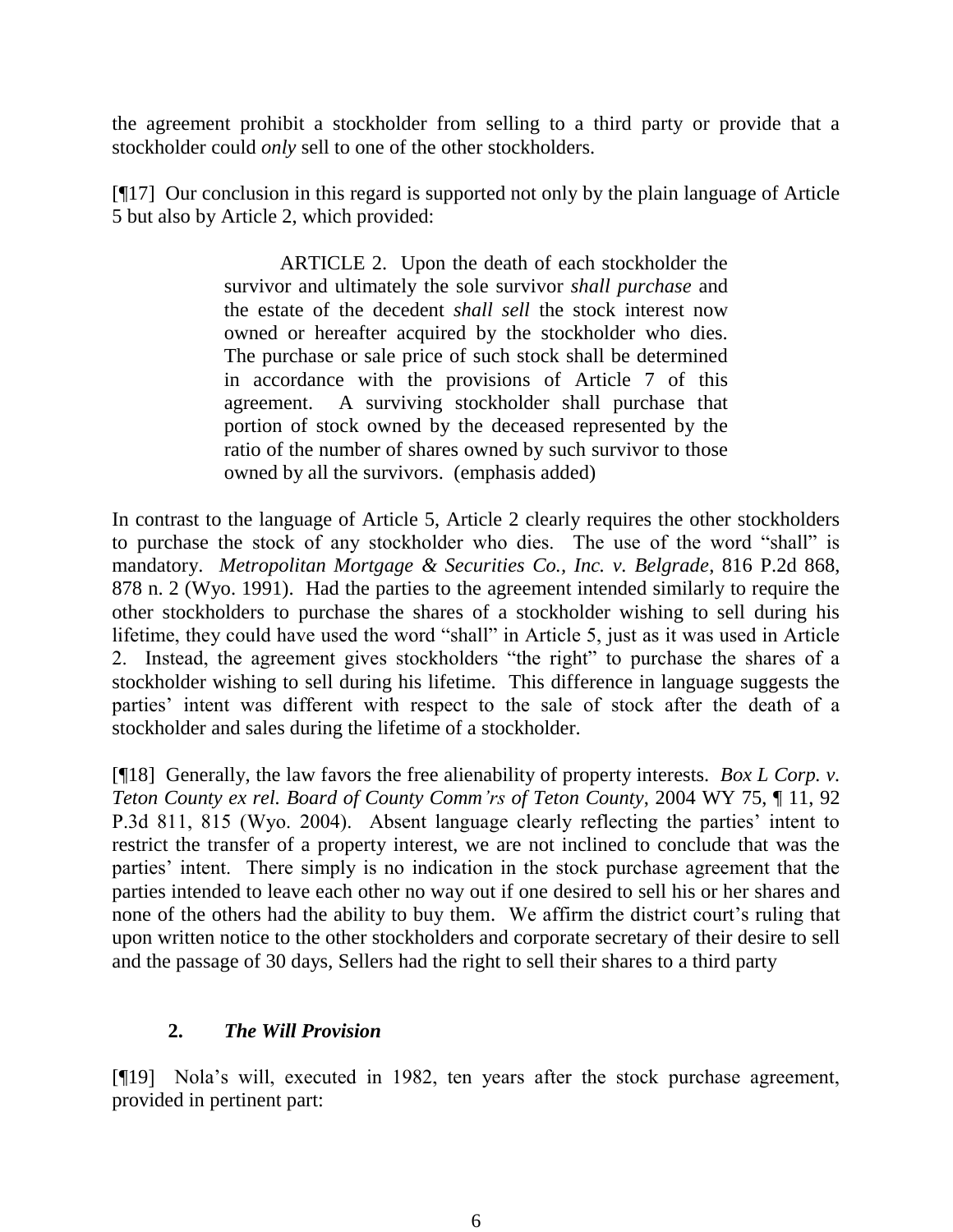None of the property devised and bequeathed by my will, and particularly the capital stock in 7-C INDUSTRIES, INC., a Wyoming Corporation, may be sold, conveyed in any manner, or encumbered in any way, directly or indirectly during the lifetime of my husband without his specific written consent; and *after the death of my husband, said property* or interests therein, *may, during the lifetime of my children*, or any of them, *only be sold, or conveyed or encumbered in any manner, to my other children, unless all agree otherwise*, with preference given to that person or those persons who will stay on the property, including the property owned by 7-C INDUSTRIES, INC., and keep it intact (emphasis added).

After Nola's death in 1985, her will was submitted for probate in an Idaho district court. From documents submitted with the parties' summary judgment motions in this case, it appears that 134 shares of corporate stock were transferred to each of the seven children pursuant to the will in December of 1986. A copy of the transfer restriction contained in the will was attached to the stock transfers. An order approving the final accounting and distribution and formally closing Nola's estate was entered by the Idaho district court in January of 1987. The order was final and conclusive upon entry and subject to challenge only as provided in the Idaho Uniform Probate Code, § 15-1-101, *et seq*. Any claim that the provision of Nora's will restricting the transfer of 7-C stock was invalid was properly a matter for the Idaho district court. It is not an issue for this Court to decide nor was it an issue for the district court<sup>2</sup> to decide in this action seeking a declaration of the parties' rights under a stock purchase agreement executed ten years prior to the will.

[¶20] In deciding the issue presented, it would be appropriate for this Court to consider evidence of circumstances surrounding execution of the stock purchase agreement in determining the parties' intent. *Mullinnix LLC v. HKB Royalty Trust*, 2006 WY 14, ¶ 26, 126 P.3d 909, 921 (Wyo. 2006). It would not be appropriate, however, to consider the will. "Extrinsic evidence," as used in the context of contract construction, "refers to the commercial or other setting in which the contract was negotiated and other objectively determinable factors that give a context to the transaction between the parties." *Hickman v. Groves*, 2003 WY 76, ¶ 12, 71 P.3d 256, 260 (Wyo. 2003). Nola's will, executed in 1982, provides no context to the setting in which the stock purchase agreement was negotiated and signed ten years earlier. Simply put, the will provision at issue is irrelevant to our interpretation of the agreement.

 $2^2$  From our review of the record, we conclude the district court ruled only that the will provision had no effect on or validity as to the meaning of the stock purchase agreement. It did not intend its ruling in this action to affect the Idaho probate proceeding.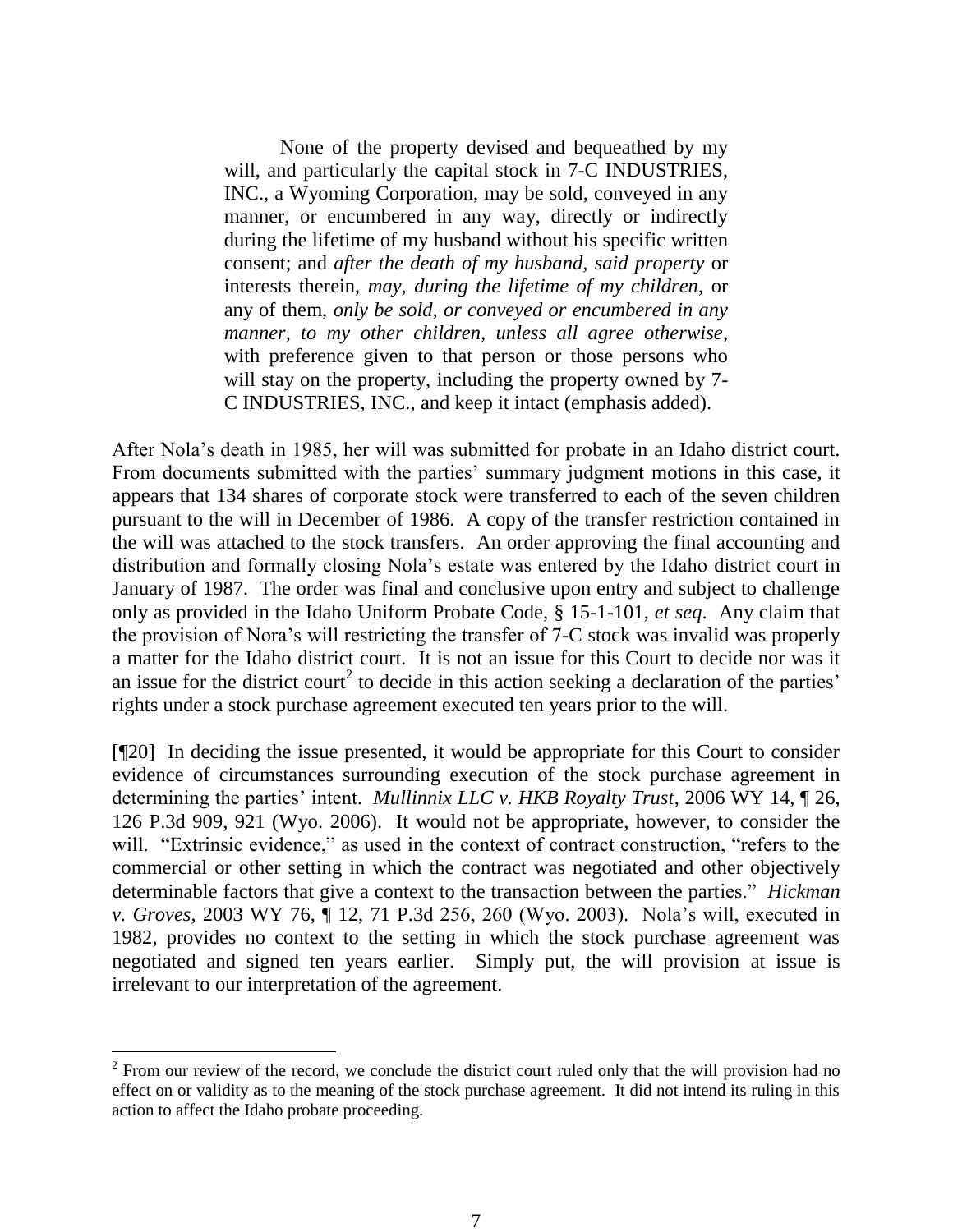## **3.** *Sellers' Offer*

[¶21] Buyers' final claim is that the district court incorrectly concluded that Sellers' offer was a valid offer under the terms of the stock purchase agreement, triggering the 30 day response period. Buyers assert, "at most, it was an expression of a desire to bring to an end the stockholders' conflict by selling off property or stock ownership." They further claim the offer did not comply with the agreement because it did not contain a precise sale price in accordance with Article 7.

[¶22] Article 5 of the stock purchase agreement provided:

If a stockholder desires to sell his stock during his lifetime, he shall give his associate stockholders and the Secretary of this corporation written notice of such desire, and the associate stockholders shall have the right to purchase such stock at any time within thirty days after such notice at the price determined by Article 7.

In accordance with this provision, a stockholder who desired to sell his shares was required to give written notice of his desire to the corporate secretary and his fellow stockholders and wait 30 days for their response.

[¶23] The evidence was undisputed that between January 10 and 16, 2006, each of the Sellers gave separate written notice to the corporate secretary of their desire to sell all of their shares. It also was undisputed that by e-mail dated January 14, 2006, Burke Christensen notified Buyers that "The Four of us are definitely willing to sell our shares." There was no dispute that Buyers received the e-mail on or about January 15, 2006, and understood that Burke was speaking on behalf of himself and the three other Sellers when he said they were willing to sell their shares. We agree with the district court that Sellers complied with the notice requirements of the stock purchase agreement.

[¶24] Buyers claim that Sellers' "offer" was not a "valid offer" under the stock purchase agreement triggering the 30 day response time. This assertion ignores the plain language of the agreement. The agreement did not require Sellers to make an offer, valid or otherwise, in order to commence the 30 days. Rather, the agreement very clearly required Sellers to give written notice of their desire to sell their stock. That is precisely what the Sellers did; therefore, as a matter of law, they complied with the notice provision.

[¶25] Buyers further claim that Sellers' offer did not comply with the agreement because it did not state a precise sale price in accordance with Article 7. This argument also ignores the plain language of the agreement. As stated above, the agreement required only that Sellers give notice of their desire to sell. Nowhere is there language requiring